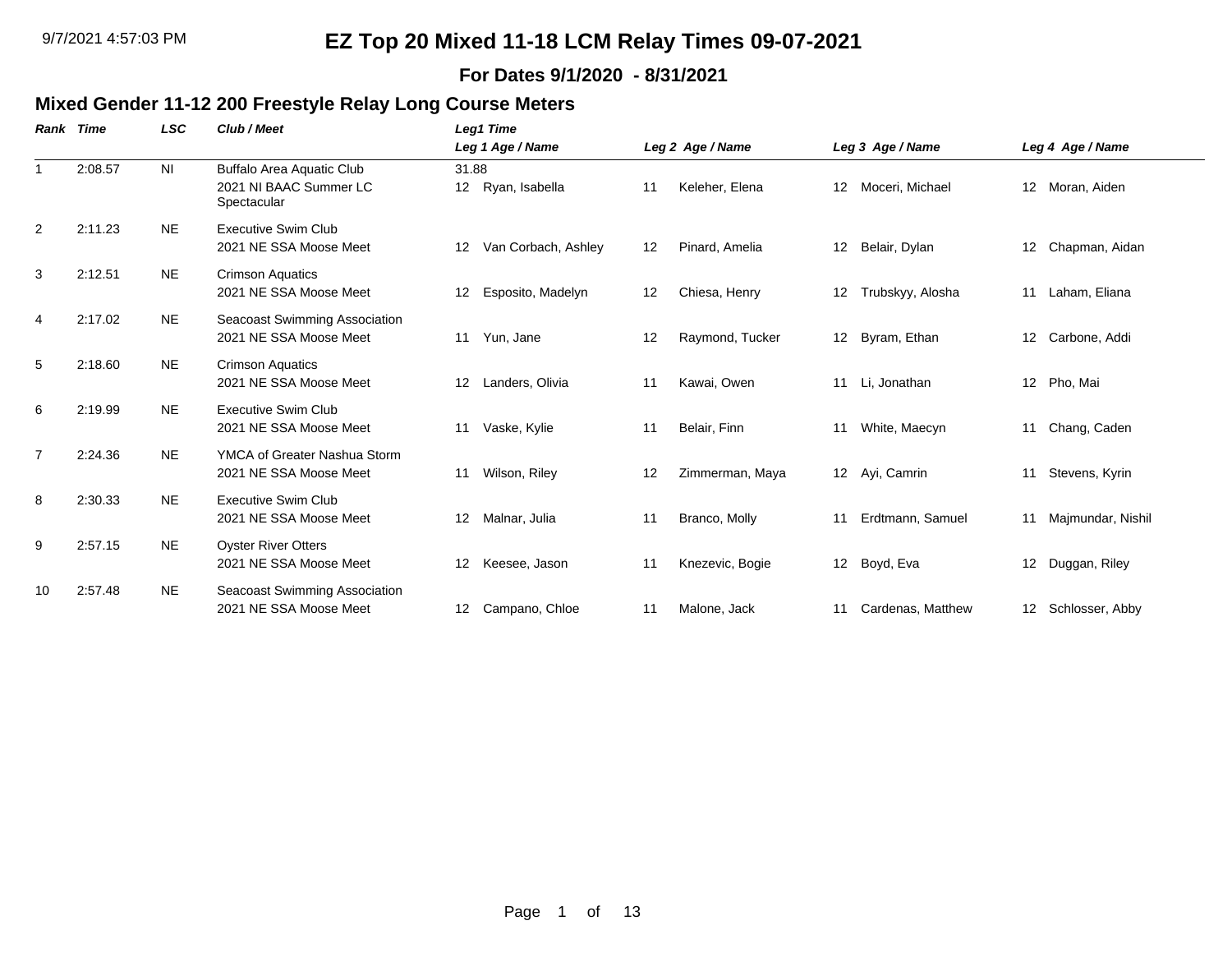#### **For Dates 9/1/2020 - 8/31/2021**

# **Mixed Gender 11-12 200 Medley Relay Long Course Meters**

| Rank           | Time    | <b>LSC</b>     | Club / Meet                                                        | Leg1 Time                               |    |                  |                  |                  |    |                   |
|----------------|---------|----------------|--------------------------------------------------------------------|-----------------------------------------|----|------------------|------------------|------------------|----|-------------------|
|                |         |                |                                                                    | Leg 1 Age / Name                        |    | Leg 2 Age / Name |                  | Leg 3 Age / Name |    | Leg 4 Age / Name  |
|                | 2:28.57 | N <sub>l</sub> | Buffalo Area Aquatic Club<br>2021 NI BAAC Summer LC<br>Spectacular | 36.47<br>Moran, Aiden<br>12             | 11 | Keleher, Elena   | 12 <sup>12</sup> | Hutton, Ryan     | 12 | Moceri, Michael   |
| $\overline{2}$ | 2:28.65 | <b>NE</b>      | <b>Crimson Aquatics</b><br>2021 NE SSA Moose Meet                  | Pho, Mai<br>12                          | 11 | Li, Jonathan     | 11               | Laham, Eliana    |    | 12 Chiesa, Henry  |
| 3              | 2:30.81 | <b>NE</b>      | Seacoast Swimming Association<br>2021 NE SSA Moose Meet            | 12<br>Carbone, Addi                     | 11 | Stewart, George  | 12 <sup>12</sup> | Raymond, Tucker  | 11 | Yun, Jane         |
| 4              | 2:32.80 | <b>NE</b>      | Executive Swim Club<br>2021 NE SSA Moose Meet                      | Van Corbach, Ashley<br>12               | 12 | Malnar, Julia    | 12               | Chapman, Aidan   |    | 12 Belair, Dylan  |
| 5              | 2:33.91 | <b>NE</b>      | <b>Crimson Aquatics</b><br>2021 NE SSA Moose Meet                  | Ma, Vivian<br>$12 \overline{ }$         | 11 | Shturman, Max    | 11               | Feng, Derek      | 11 | Simmons, Norah    |
| 6              | 2:39.90 | <b>NE</b>      | Executive Swim Club<br>2021 NE SSA Moose Meet                      | Chang, Caden<br>11                      | 11 | Belair, Finn     | 12 <sup>2</sup>  | Pinard, Amelia   | 11 | Vaske, Kylie      |
| $\overline{7}$ | 2:48.63 | N <sub>l</sub> | Clarence Swim Club<br>2021 NI BAAC Summer LC<br>Spectacular        | 46.92<br>12 <sup>12</sup><br>Song, Inno | 12 | Risch, Phoebe    | 12 <sup>2</sup>  | Gawron, Ian      | 12 | Garverick, Audrey |
| 8              | 3:00.75 | <b>NE</b>      | Seacoast Swimming Association<br>2021 NE SSA Moose Meet            | Byram, Ethan<br>12                      | 12 | Campano, Claire  | 11               | Bass, Rylee      | 11 | Cardenas, Matthew |
| 9              | 3:46.29 | <b>NE</b>      | <b>Oyster River Otters</b><br>2021 NE SSA Moose Meet               | $12 \overline{ }$<br>Keesee, Jason      | 11 | Knezevic, Bogie  | 12 <sup>12</sup> | Duggan, Riley    |    | 12 Boyd, Eva      |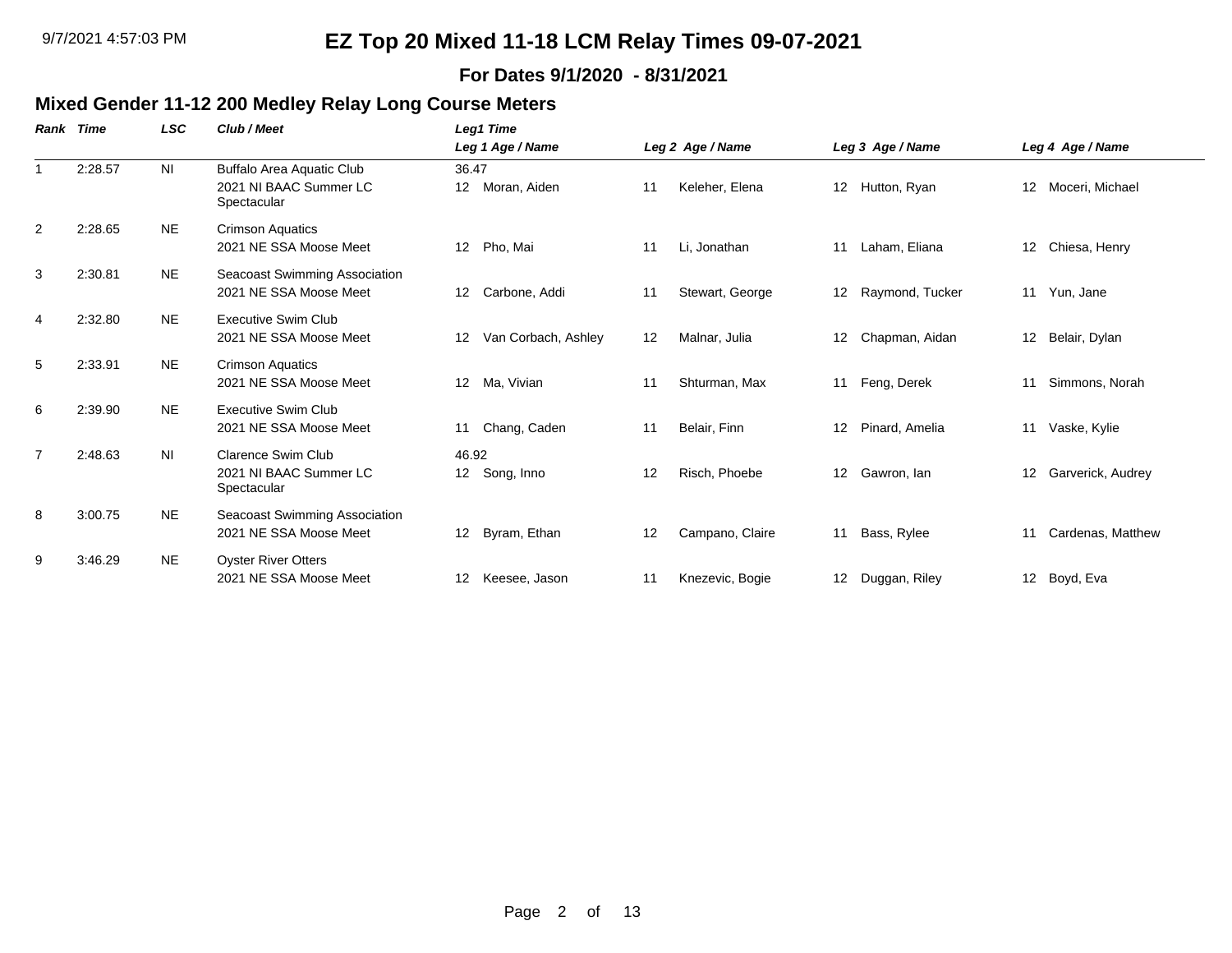#### **For Dates 9/1/2020 - 8/31/2021**

### **Mixed Gender 13-14 200 Freestyle Relay Long Course Meters**

|   | <b>Rank Time</b> | LSC       | Club / Meet                                             | Leg1 Time           |    |                  |    |                  |                   |
|---|------------------|-----------|---------------------------------------------------------|---------------------|----|------------------|----|------------------|-------------------|
|   |                  |           |                                                         | Leg 1 Age / Name    |    | Leg 2 Age / Name |    | Leg 3 Age / Name | Leg 4 Age / Name  |
|   | 2:04.77          | NE.       | Seacoast Swimming Association<br>2021 NE SSA Moose Meet | Raymond, Shea<br>14 |    | Bosma, Chloe     |    | 14 Cook, Lizzie  | 14 Hill, Keenan   |
| 2 | 2:19.61          | <b>NE</b> | YMCA of Greater Nashua Storm<br>2021 NE SSA Moose Meet  | Seo, Anya<br>13     | 14 | Spencer, Brynn   |    | 13 Gao, Aaron    | 14 Spillane, Josh |
| 3 | 2:36.50          | <b>NE</b> | <b>Oyster River Otters</b><br>2021 NE SSA Moose Meet    | Boyd, Ella<br>14    | 13 | Staniec, Mariela | 14 | Gullo, Sebastian | 14 Upton, Bryce   |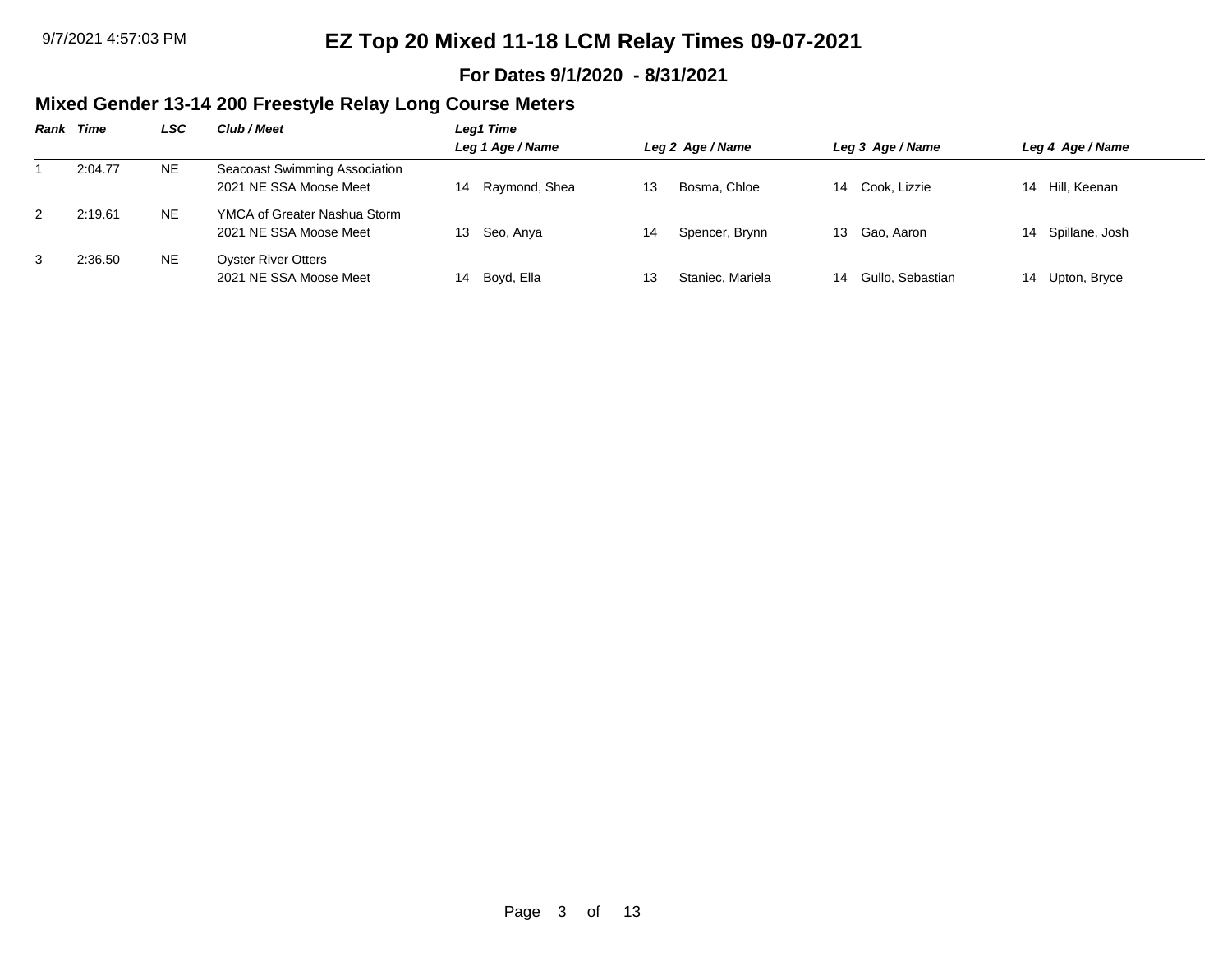#### **For Dates 9/1/2020 - 8/31/2021**

### **Mixed Gender 13-14 400 Freestyle Relay Long Course Meters**

|                | <b>Rank Time</b> | <b>LSC</b> | Club / Meet                                                              | Leg1 Time<br>Leg 1 Age / Name    |    | Leg 2 Age / Name   |    | Leg 3 Age / Name        |    | Leg 4 Age / Name       |
|----------------|------------------|------------|--------------------------------------------------------------------------|----------------------------------|----|--------------------|----|-------------------------|----|------------------------|
| $\mathbf{1}$   | 4:04.32          | <b>NE</b>  | <b>Bluefish Swim Club</b><br>2021 NE PHX 13-14 LCM AG Champ              | 1:02.71<br>14 Ferguson, Zuri     | 13 | Kelly, Megan       | 13 | Parent, Zach            |    | 13 Parent, Alex        |
| 2              | 4:06.89          | <b>NE</b>  | <b>Crimson Aquatics</b><br>2021 NE PHX 13-14 LCM AG Champ                | 1:01.68<br>13 White, Quinn       | 14 | Brady, Peyton      | 14 | Mulgrew, William        |    | 14 Xue, Henry          |
| 3              | 4:07.07          | <b>NE</b>  | Phoenix Swimming<br>2021 NE PHX 13-14 LCM AG Champ                       | 1:00.84<br>14 Halilaj, Arbri     | 14 | Ferrucci, Leo      | 14 | Gowern, Abigail         |    | 14 Knowlton, Skylar    |
| 4              | 4:07.55          | <b>NE</b>  | Gator Swim Club<br>2021 NE PHX 13-14 LCM AG Champ                        | 1:03.44<br>14 Akmaeva, Alexandra | 14 | Halsey, Joslin     | 14 | Figuet Kossyrev, Damien |    | 14 Cavic, Nick         |
| 5              | 4:09.99          | <b>NE</b>  | <b>Charles River Aquatics</b><br>2021 NE PHX 13-14 LCM AG Champ          | 1:06.06<br>14 Morawski, Maddy    | 14 | Frey, Kerry        | 14 | Danagoulian, Tigran     |    | 13 Sapozhnikov, David  |
| 6              | 4:10.38          | <b>NE</b>  | <b>Bluefish Swim Club</b><br>2021 NE PHX 13-14 LCM AG Champ              | 1:00.90<br>14 Ando, Braedon      | 14 | Guerra, Amalia     | 14 | Harding, Gabby          |    | 14 Hong, Evan          |
| $\overline{7}$ | 4:15.38          | <b>NE</b>  | <b>Gator Swim Club</b><br>2021 NE PHX 13-14 LCM AG Champ                 | 1:06.00<br>14 Holland, Maggie    | 14 | Pariseault, Angela |    | 13 Shinkyo, Kai         |    | 14 Cox, Oliver         |
| 8              | 4:19.50          | <b>NE</b>  | <b>Pioneer Valley Aquatic Avengers</b><br>2021 NE PHX 13-14 LCM AG Champ | 1:03.89<br>14 Rice, Dawson       | 13 | Halpern, Ethan     | 13 | Doherty, Lilah          | 13 | Chivers, Lucy          |
| 9              | 4:19.65          | <b>NE</b>  | Cape Cod Swim Club<br>2021 NE PHX 13-14 LCM AG Champ                     | 1:05.73<br>14 Soukhanov, Andrei  | 13 | Johnson, Marina    | 14 | Tomczyk, Lillian        | 14 | Raynor, Samuel         |
| 10             | 4:20.98          | <b>NE</b>  | <b>Crimson Aquatics</b><br>2021 NE PHX 13-14 LCM AG Champ                | 1:06.39<br>14 Carroll, Clare     | 14 | Peng, Tracey       | 14 | Kam, Ryan               | 13 | Qian-Tsuchida, Ethan   |
| 11             | 4:23.98          | <b>NE</b>  | <b>SOLO Aquatics</b><br>2021 NE PHX 13-14 LCM AG Champ                   | 1:03.00<br>14 Hwang, Daniel      | 13 | Curley, Brynne     | 14 | Bender, Sam             | 14 | Whitaker, Samuel       |
| 12             | 4:26.09          | <b>NE</b>  | Seacoast Swimming Association<br>2021 NE PHX 13-14 LCM AG Champ          | 1:09.26<br>14 Olds, Molly        | 13 | Hill, Keenan       | 14 | Cook, Lizzie            |    | 14 Raymond, Shea       |
| 13             | 4:26.30          | <b>NE</b>  | <b>Charles River Aquatics</b><br>2021 NE PHX 13-14 LCM AG Champ          | 1:09.93<br>14 Rheault, Audrey    | 13 | Woo, Allie         | 14 | Besin, Hugo             | 14 | Manzione, Nathan       |
| 14             | 4:26.96          | <b>NE</b>  | YMCA of Greater Nashua Storm<br>2021 NE PHX 13-14 LCM AG Champ           | 1:08.62<br>13 Dehoyos, Cole      | 14 | Dua, Sahil         | 14 | Marvell, Alexandra      |    | 13 Duprey, Caitrin     |
| 15             | 4:28.93          | <b>NE</b>  | Hockomock Area YMCA Lightning<br>2021 NE PHX 13-14 LCM AG Champ          | 1:07.69<br>13 Huang, Feining     | 14 | Jacques, Ally      | 13 | Parkinson, Brian        | 14 | Stein, Evan            |
| 15             | 4:28.93          | <b>NE</b>  | Inner City Marine YMCA<br>2021 NE PHX 13-14 LCM AG Champ                 | 1:05.88<br>14 Ngo, Hewitt        | 14 | Edwards, Maya      |    | 13 Finkley, Leah        |    | 14 Mamousette, Azariah |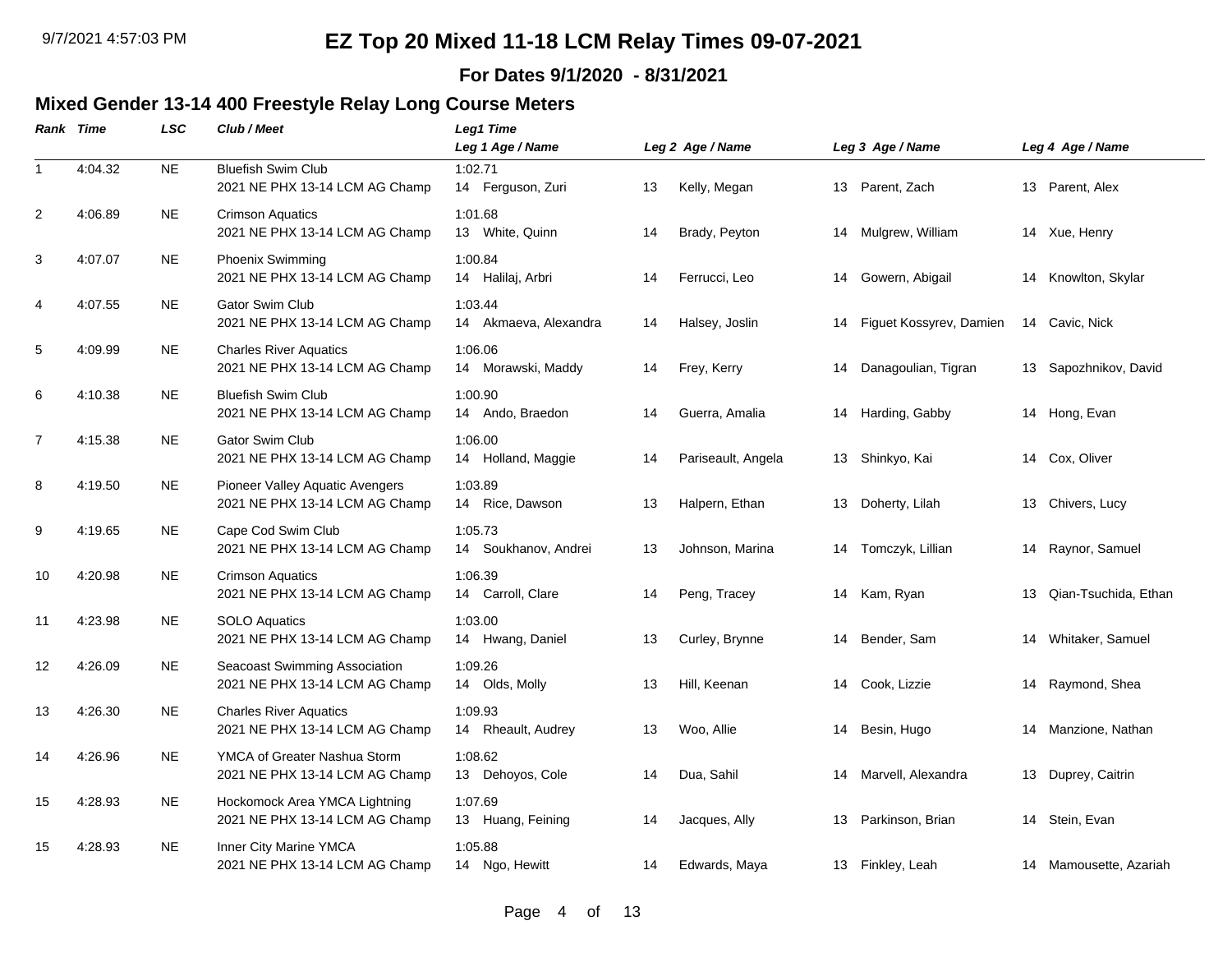### **For Dates 9/1/2020 - 8/31/2021**

| 17 | 4:29.29 | NE | Boston YMCA Bluefins Swim Team<br>2021 NE PHX 13-14 LCM AG Champ | 1:04.08<br>14 Kennedy, Will     | 14 | Mirick, Danny       | 13 | Doetsch, Amelia |    | 14 Cook, Audrey     |
|----|---------|----|------------------------------------------------------------------|---------------------------------|----|---------------------|----|-----------------|----|---------------------|
| 18 | 4:29.50 | NE | Executive Swim Club<br>2021 NE PHX 13-14 LCM AG Champ            | 1:05.78<br>Oliviero, Jake<br>13 | 14 | Lubelczyk, Meredith | 13 | Black, Jessica  | 14 | Steichen. Ethan     |
| 19 | 4:29.59 | NE | Cape Cod Swim Club<br>2021 NE PHX 13-14 LCM AG Champ             | 1:06.29<br>14 Lin, Robert       | 14 | Lacouture, Reese    | 14 | Nathe, Andrew   |    | 14 Uribe, Stephanie |
| 20 | 4:31.19 | NE | <b>Phoenix Swimming</b><br>2021 NE PHX 13-14 LCM AG Champ        | 1:06.36<br>Barron, Amelia<br>14 | 13 | Batchelder, Morgan  | 13 | Story, Brian    |    | 14 Cao. Derek       |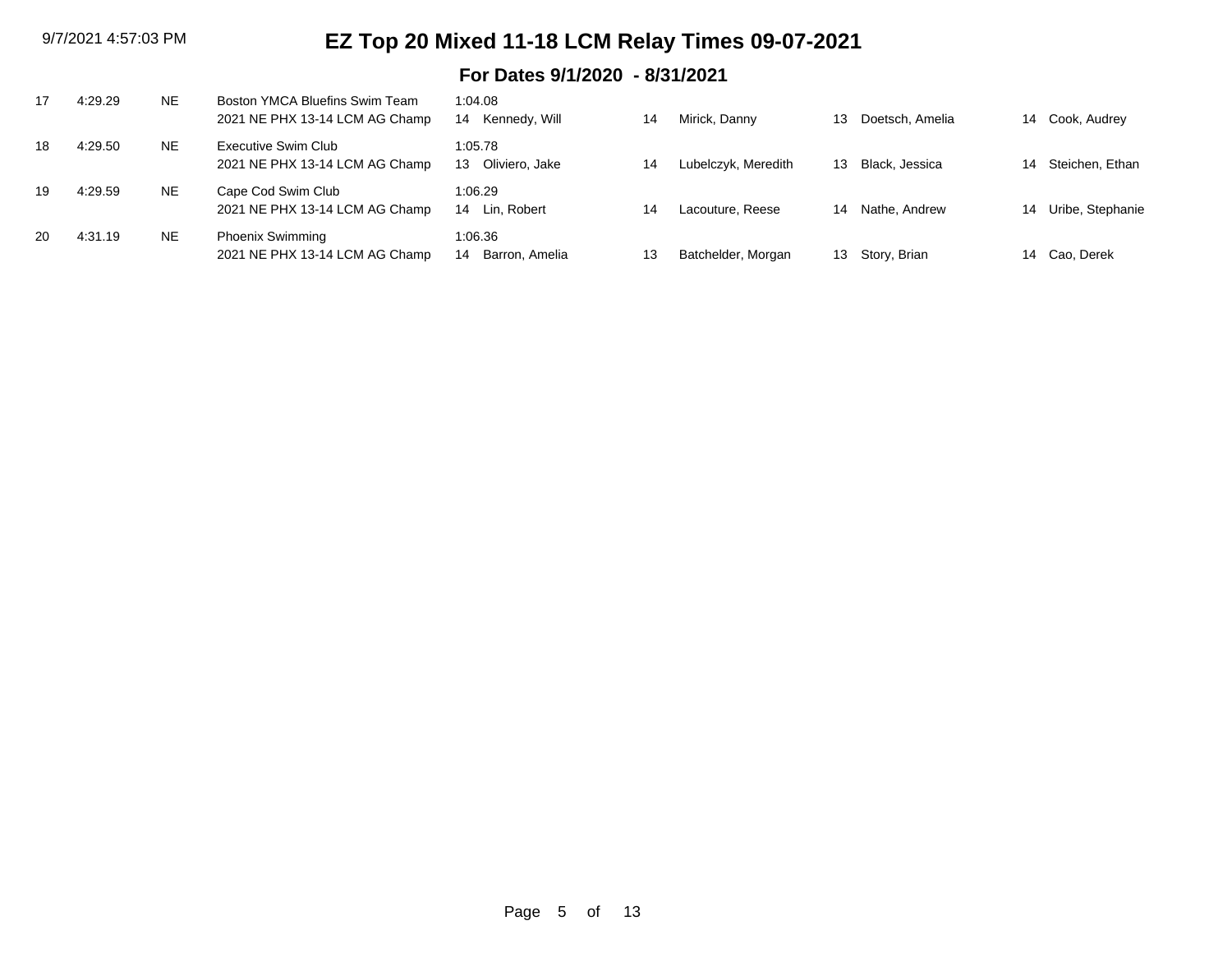#### **For Dates 9/1/2020 - 8/31/2021**

### **Mixed Gender 13-14 200 Medley Relay Long Course Meters**

| Rank | Time    | LSC       | Club / Meet                                            | Leg1 Time<br>Leg 1 Age / Name |    | Leg 2 Age / Name | Leg 3 Age / Name | Leg 4 Age / Name    |
|------|---------|-----------|--------------------------------------------------------|-------------------------------|----|------------------|------------------|---------------------|
|      | 2:24.70 | <b>NE</b> | YMCA of Greater Nashua Storm<br>2021 NE SSA Moose Meet | Wilson, Keara                 |    | Stevens, Josey   | 13 Dehoyos, Cole | 14 Gao, Jonathan    |
|      | 3:01.94 | <b>NE</b> | <b>Oyster River Otters</b><br>2021 NE SSA Moose Meet   | 14 Gullo, Sebastian           | 14 | Boyd, Ella       | 14 Upton, Bryce  | 13 Staniec, Mariela |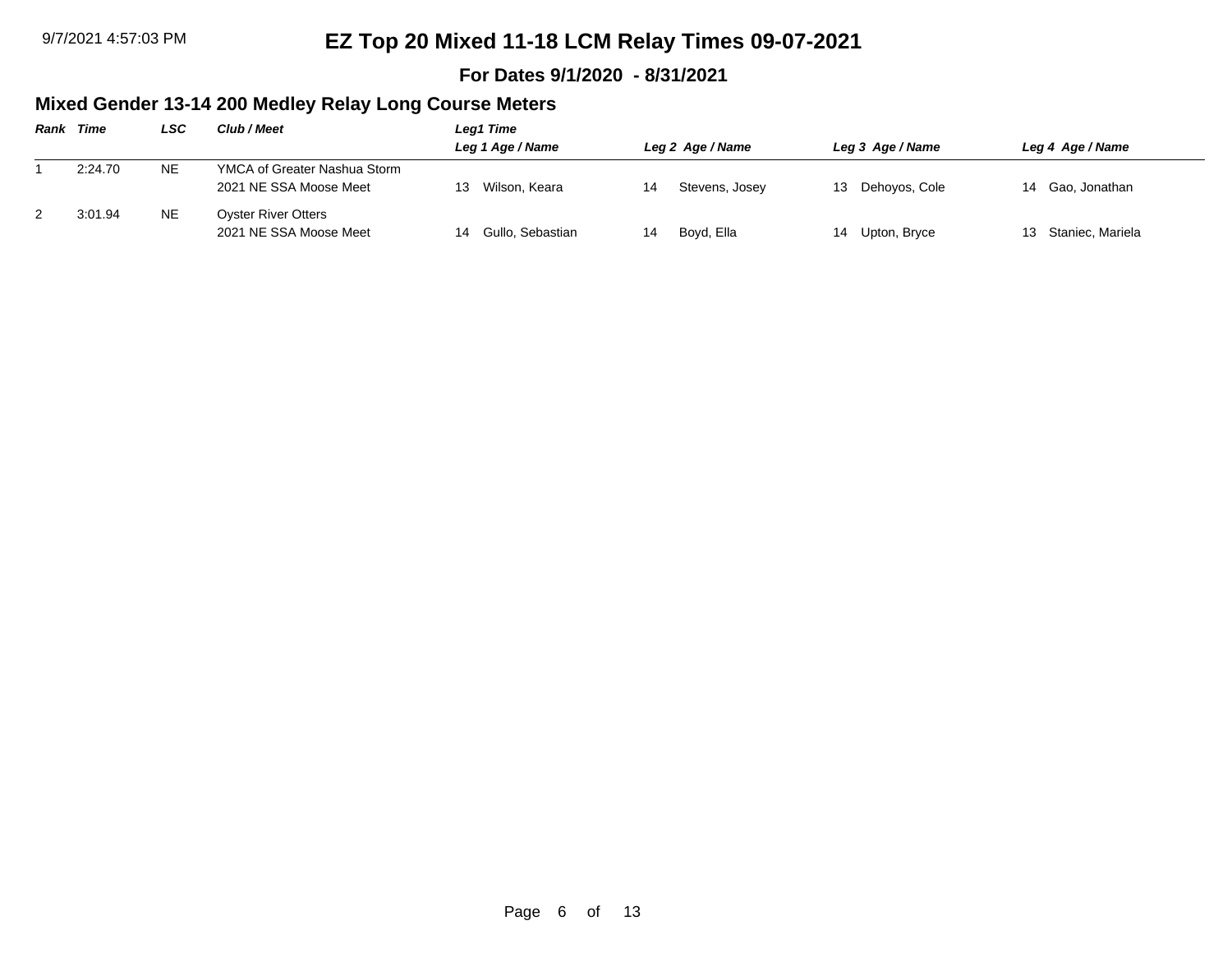#### **For Dates 9/1/2020 - 8/31/2021**

### **Mixed Gender 13-14 400 Medley Relay Long Course Meters**

|              | <b>Rank Time</b> | <b>LSC</b> | Club / Meet                                                              | Leg1 Time<br>Leg 1 Age / Name     |    | Leg 2 Age / Name                          |    | Leg 3 Age / Name       |    | Leg 4 Age / Name       |
|--------------|------------------|------------|--------------------------------------------------------------------------|-----------------------------------|----|-------------------------------------------|----|------------------------|----|------------------------|
| $\mathbf{1}$ | 4:28.65          | <b>NE</b>  | <b>Bluefish Swim Club</b><br>2021 NE PHX 13-14 LCM AG Champ              | 1:04.49<br>14 Ferguson, Zuri      | 13 | Kelly, Megan                              |    | 13 Parent, Zach        |    | 13 Parent, Alex        |
| 2            | 4:31.30          | <b>NE</b>  | <b>Gator Swim Club</b><br>2021 NE PHX 13-14 LCM AG Champ                 | 1:13.15<br>Cavic, Nick<br>14      | 14 | Cox, Oliver                               | 14 | Pariseault, Angela     | 14 | Holland, Maggie        |
| 3            | 4:36.14          | <b>NE</b>  | <b>Charles River Aquatics</b><br>2021 NE PHX 13-14 LCM AG Champ          | 1:15.24<br>14 Morawski, Maddy     | 14 | Frey, Kerry                               | 13 | Sapozhnikov, David     |    | 14 Danagoulian, Tigran |
| 4            | 4:38.63          | NE         | <b>Phoenix Swimming</b><br>2021 NE PHX 13-14 LCM AG Champ                | 1:13.95<br>13 Batchelder, Morgan  | 14 | Ferrucci, Leo                             | 14 | Halilaj, Arbri         | 14 | Knowlton, Skylar       |
| 5            | 4:46.11          | <b>NE</b>  | <b>United Swim Club</b><br>2021 NE PHX 13-14 LCM AG Champ                | 1:11.17<br>14 Lu, Andrew          | 14 | Petrossi, Vance                           | 14 | Teixeira, Isabela      | 14 | Tyrrell, Caroline      |
| 6            | 4:47.49          | NE.        | <b>Crimson Aquatics</b><br>2021 NE PHX 13-14 LCM AG Champ                | 1:07.24<br>Mulgrew, William<br>14 | 13 | White, Quinn                              | 14 | Carroll, Clare         | 14 | Kam, Ryan              |
| 7            | 4:48.24          | <b>NE</b>  | <b>Gator Swim Club</b><br>2021 NE PHX 13-14 LCM AG Champ                 | 1:12.78<br>13 Shinkyo, Kai        | 14 | Figuet Kossyrev, Damien 14 Halsey, Joslin |    |                        | 14 | Akmaeva, Alexandra     |
| 8            | 4:52.25          | <b>NE</b>  | <b>Charles River Aquatics</b><br>2021 NE PHX 13-14 LCM AG Champ          | 14 Chopra, Mahika                 | 14 | Besin, Hugo                               | 14 | Bunt, Carmen           | 14 | Manzione, Nathan       |
| 9            | 4:52.80          | <b>NE</b>  | <b>Bluefish Swim Club</b><br>2021 NE PHX 13-14 LCM AG Champ              | 1:20.28<br>14 MacDonald, Addison  | 13 | Zeng, Chris                               | 14 | Ando, Braedon          | 14 | Guerra, Amalia         |
| 10           | 4:56.53          | <b>NE</b>  | Cape Cod Swim Club<br>2021 NE PHX 13-14 LCM AG Champ                     | 14 Tomczyk, Lillian               | 14 | Soukhanov, Andrei                         | 13 | Johnson, Marina        | 14 | Raynor, Samuel         |
| 11           | 4:56.64          | <b>NE</b>  | <b>Crimson Aquatics</b><br>2021 NE PHX 13-14 LCM AG Champ                | 1:16.08<br>13 Lawrence, Sam       | 13 | Bonin, Audrey                             |    | 14 Xue, Henry          |    | 14 Brady, Peyton       |
| 12           | 4:57.17          | <b>NE</b>  | <b>Executive Swim Club</b><br>2021 NE PHX 13-14 LCM AG Champ             | 1:13.30<br>14 Steichen, Ethan     | 14 | Lubelczyk, Meredith                       | 13 | Black, Jessica         | 14 | Powers, Ryan           |
| 13           | 4:59.88          | <b>NE</b>  | <b>Pioneer Valley Aquatic Avengers</b><br>2021 NE PHX 13-14 LCM AG Champ | 1:19.94<br>Rice, Dawson<br>14     | 13 | Halpern, Ethan                            | 13 | Doherty, Lilah         | 13 | Chivers, Lucy          |
| 14           | 4:59.99          | <b>NE</b>  | Inner City Marine YMCA<br>2021 NE PHX 13-14 LCM AG Champ                 | 13 Vernot, Daniela                | 14 | Ngo, Hewitt                               | 14 | Mamousette, Azariah    |    | 14 Edwards, Maya       |
| 15           | 5:05.09          | <b>NE</b>  | Hockomock Area YMCA Lightning<br>2021 NE PHX 13-14 LCM AG Champ          | Birali, Harika<br>14              | 14 | Xia, Ryan                                 | 13 | Carline, Brooke        | 13 | Parkinson, Brian       |
| 16           | 5:05.31          | <b>NE</b>  | <b>JCC Sea Serpents</b><br>2021 NE PHX 13-14 LCM AG Champ                | 1:14.34<br>13 Nelson, Cale        | 14 | Callahan, Brinleigh                       |    | 14 Auerbach, Madeleine |    | 14 Cerrutti, William   |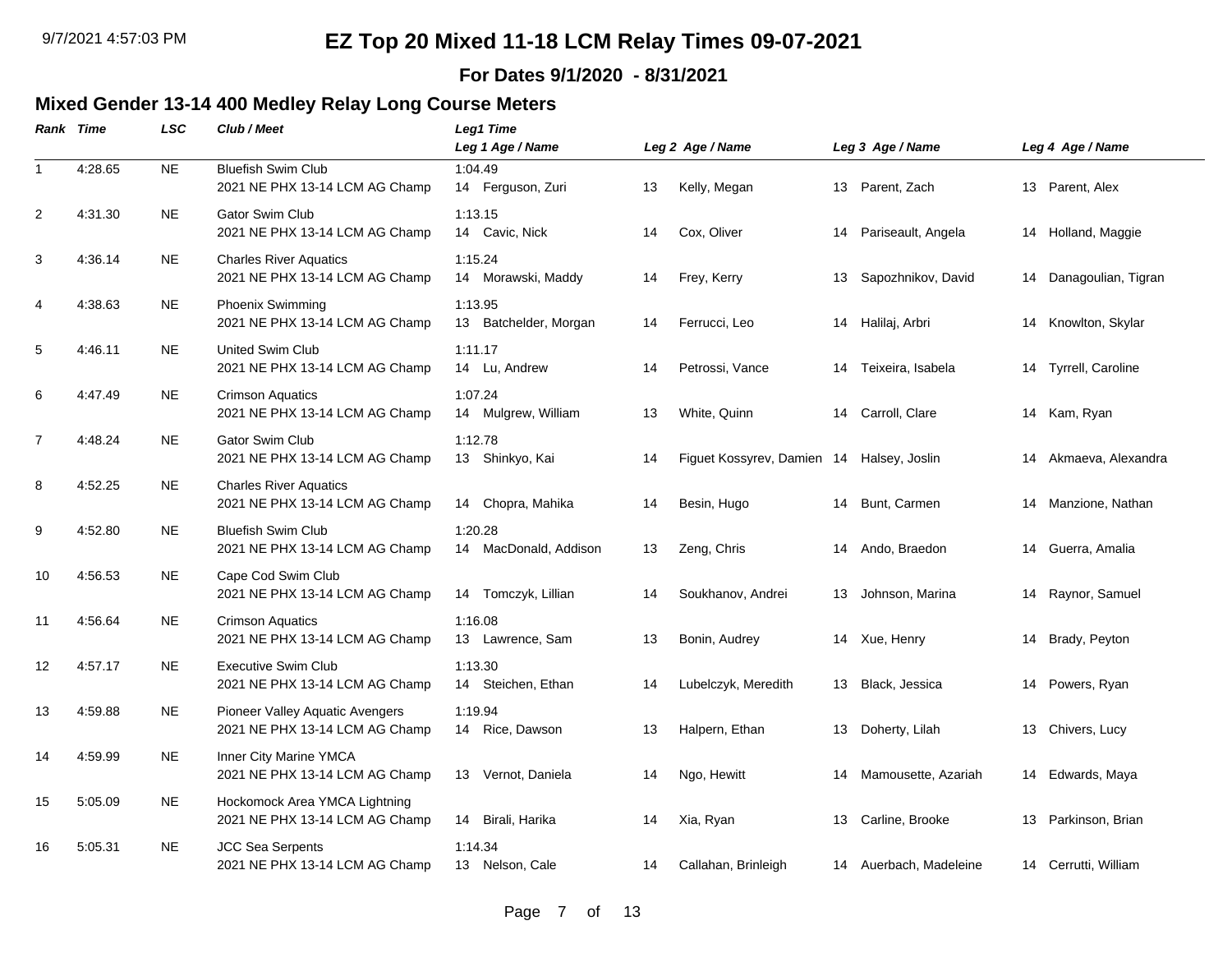### **For Dates 9/1/2020 - 8/31/2021**

|    | 5:06.75 | <b>NE</b> | Boston YMCA Bluefins Swim Team<br>2021 NE PHX 13-14 LCM AG Champ | 1:24.53<br>Doetsch, Amelia<br>13 | 14 | Cook, Audrey | 14 | Kennedy, Will  | 14 | Mirick, Danny |
|----|---------|-----------|------------------------------------------------------------------|----------------------------------|----|--------------|----|----------------|----|---------------|
| 18 | 5:09.72 | <b>NE</b> | <b>Phoenix Swimming</b><br>2021 NE PHX 13-14 LCM AG Champ        | Story, Brian<br>13               | 14 | An, Izzy     | 14 | Barron, Amelia | 14 | Cao, Derek    |
| 19 | 5:11.16 | <b>NE</b> | Seacoast Swimming Association<br>2021 NE PHX 13-14 LCM AG Champ  | 1:18.10<br>Raymond, Shea<br>14   | 14 | Olds, Molly  | 13 | Hill. Keenan   | 14 | Cook, Lizzie  |
| 20 | 5:12.80 | <b>NE</b> | Cape Cod Swim Club<br>2021 NE PHX 13-14 LCM AG Champ             | Uribe, Stephanie<br>14           | 14 | Keeney, Lila | 14 | Lin, Robert    | 14 | Nathe, Andrew |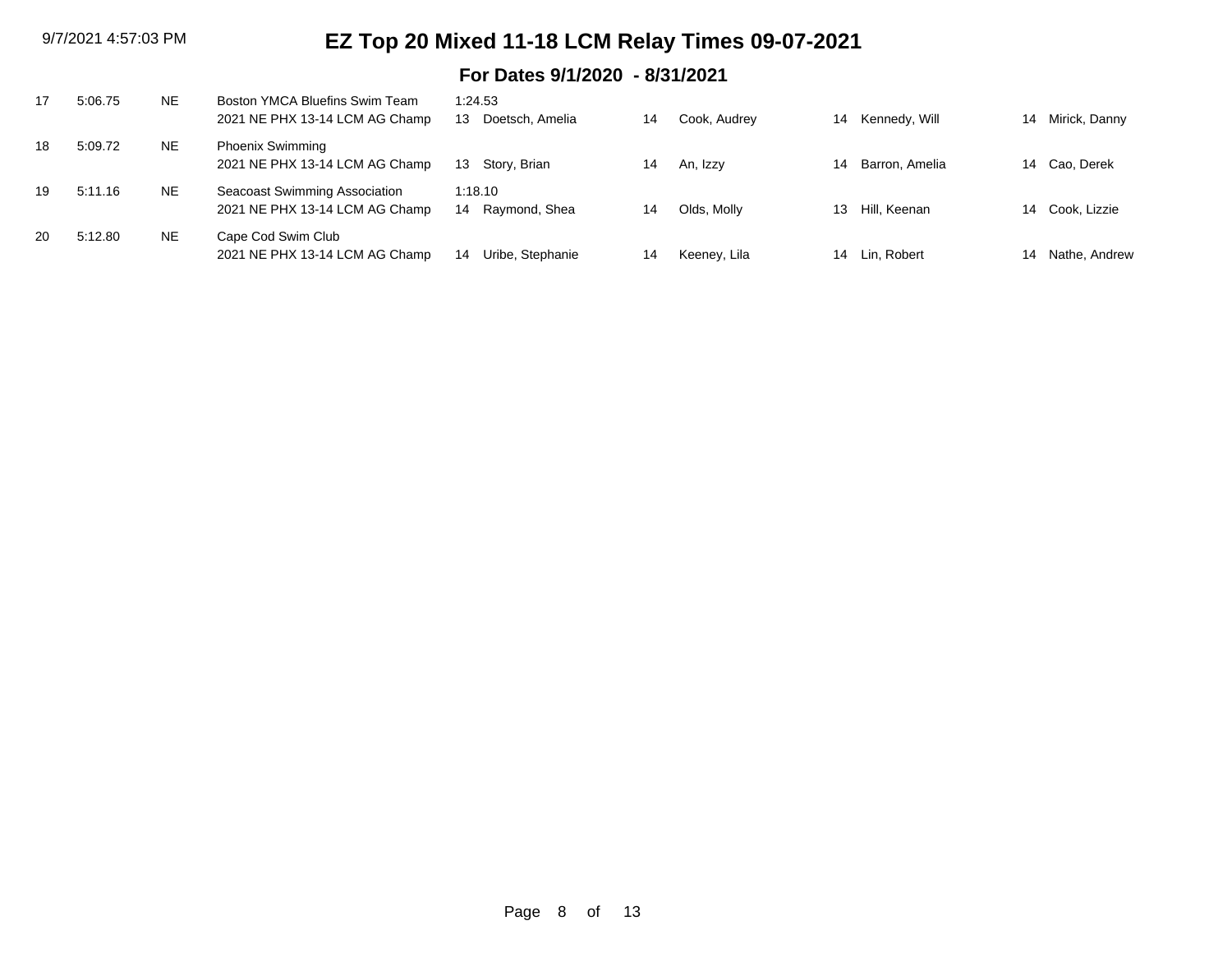**For Dates 9/1/2020 - 8/31/2021**

### **Mixed Gender 15-16 400 Freestyle Relay Long Course Meters**

| <b>Rank Time</b> |         | LSC | Club / Meet                               | Leg1 Time             |                   |                    |                        |  |  |  |  |
|------------------|---------|-----|-------------------------------------------|-----------------------|-------------------|--------------------|------------------------|--|--|--|--|
|                  |         |     |                                           | Leg 1 Age / Name      | Leg 2 Age / Name  | Leg 3 Age / Name   | Leg 4 Age / Name       |  |  |  |  |
|                  | 3:57.99 | VA  | SwimRVA                                   | 57.07                 |                   |                    |                        |  |  |  |  |
|                  |         |     | 2021 FL ISCA International Senior<br>Meet | Mortimer, Bryce<br>16 | Killen, Ala<br>16 | 15 Hollinger, Jace | 16 Ferguson, Mackenzie |  |  |  |  |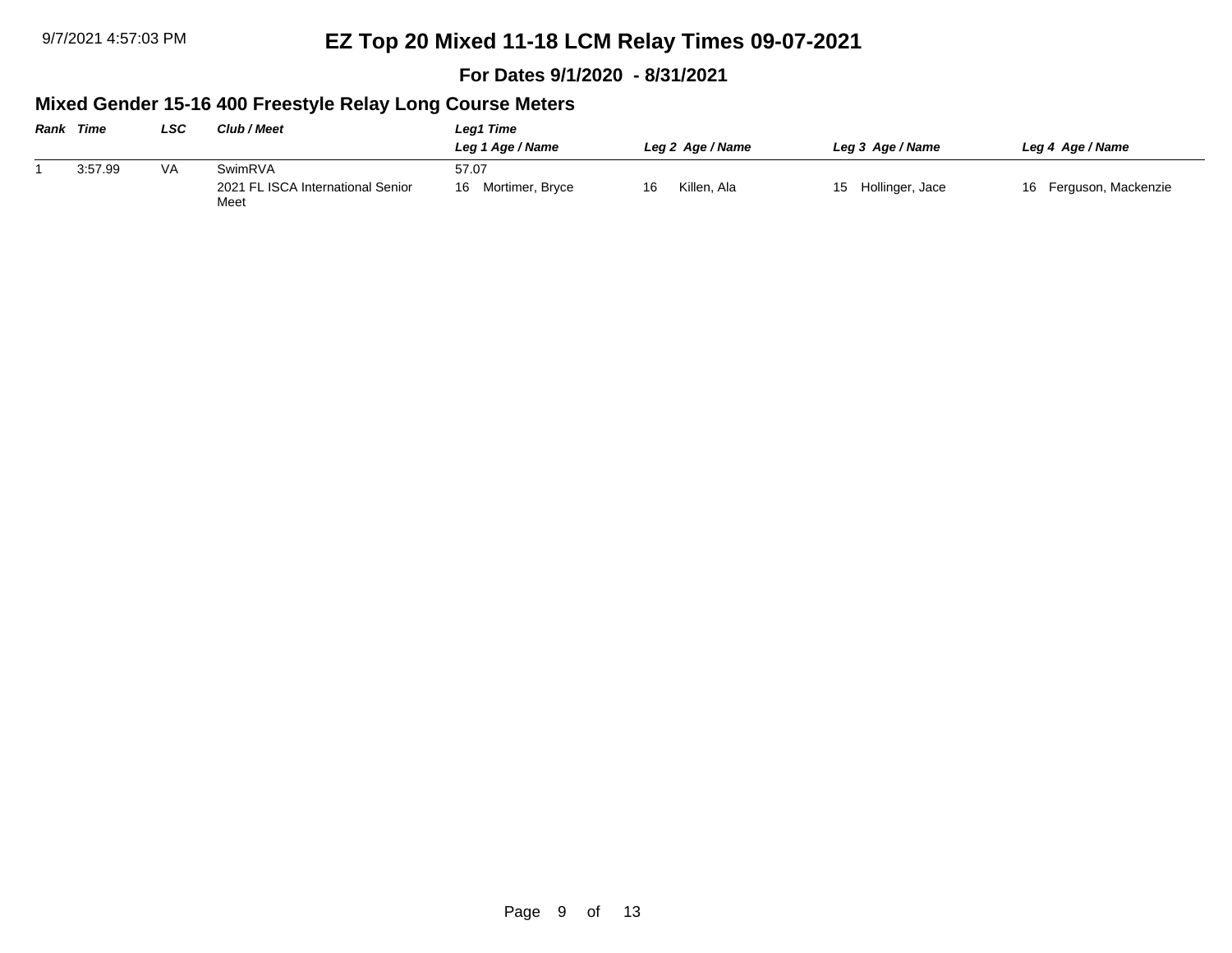#### **For Dates 9/1/2020 - 8/31/2021**

### **Mixed Gender 15-16 200 Medley Relay Long Course Meters**

| Rank | Time    | LSC       | Club / Meet                                             | Leg1 Time        |    |                  |                    |                     |
|------|---------|-----------|---------------------------------------------------------|------------------|----|------------------|--------------------|---------------------|
|      |         |           |                                                         | Leg 1 Age / Name |    | Leg 2 Age / Name | Leg 3 Age / Name   | Leg 4 Age / Name    |
|      | 2:09.31 | <b>NE</b> | YMCA of Greater Nashua Storm<br>2021 NE SSA Moose Meet  | Jewett, Cambria  |    | Jewett, Dylan    | 15 Wilson, Braelyn | 15 Fung, Dylan      |
|      | 2:25.74 | <b>NE</b> | Seacoast Swimming Association<br>2021 NE SSA Moose Meet | 16 Cain, Kelsey  | 16 | Olds, Madelyn    | 16 Rosinski, Simon | 16 Teeter, Brenndan |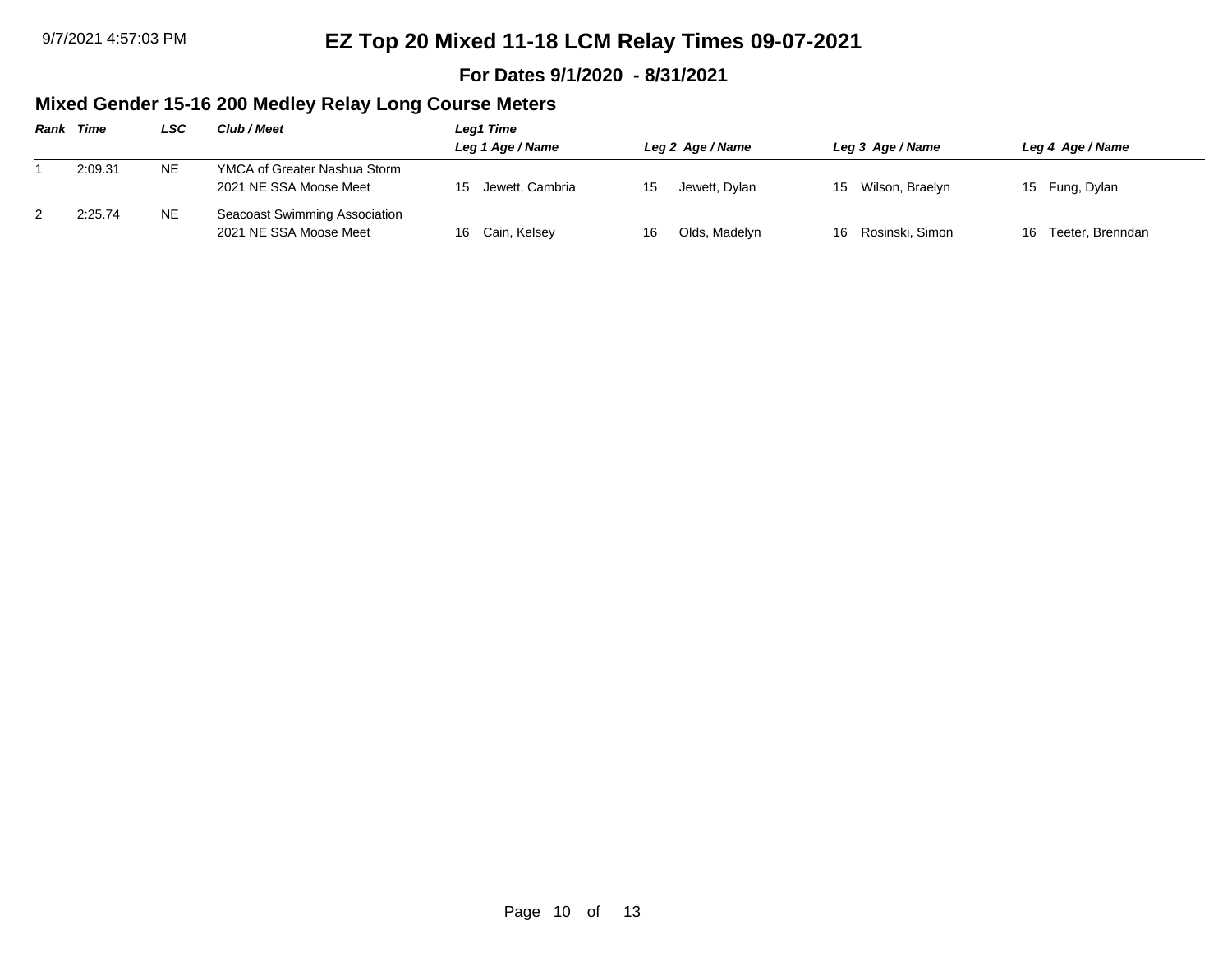#### **For Dates 9/1/2020 - 8/31/2021**

### **Mixed Gender 15-16 400 Medley Relay Long Course Meters**

| <b>Rank Time</b> | LSC | Club / Meet                      | Leg1 Time               |    |                  |    |                     |    |                  |
|------------------|-----|----------------------------------|-------------------------|----|------------------|----|---------------------|----|------------------|
|                  |     |                                  | Leg 1 Age / Name        |    | Leg 2 Age / Name |    | Leg 3 Age / Name    |    | Leg 4 Age / Name |
| 4:14.37          | MA  | Nittany Lion Aquatic Club        | 1:36.21                 |    |                  |    |                     |    |                  |
|                  |     | 2021 FL ISCA Summer Senior Blast | 16 Castro, Jade         | 16 | Erdley, Shawn    | 16 | Blake, Teddy        |    | 15 McCool, Kiaha |
| 4:22.36          | MA  | South Jersey Aquatic Club        | 1:09.21                 |    |                  |    |                     |    |                  |
|                  |     | 2021 FL ISCA Summer Senior Blast | Fekete. Em<br>16        | 15 | Stack, Keegan    | 15 | Albuquerque, Alicia | 16 | Stankus, Thomas  |
| 4:41.81          | NE. | Seacoast Swimming Association    | 1:08.73                 |    |                  |    |                     |    |                  |
|                  |     | 2021 FL ISCA Summer Senior Blast | 16 Raymond, Christopher | 15 | Kasabian, Kellie | 16 | Berglund, Addie     | 16 | Bosma, Tyler     |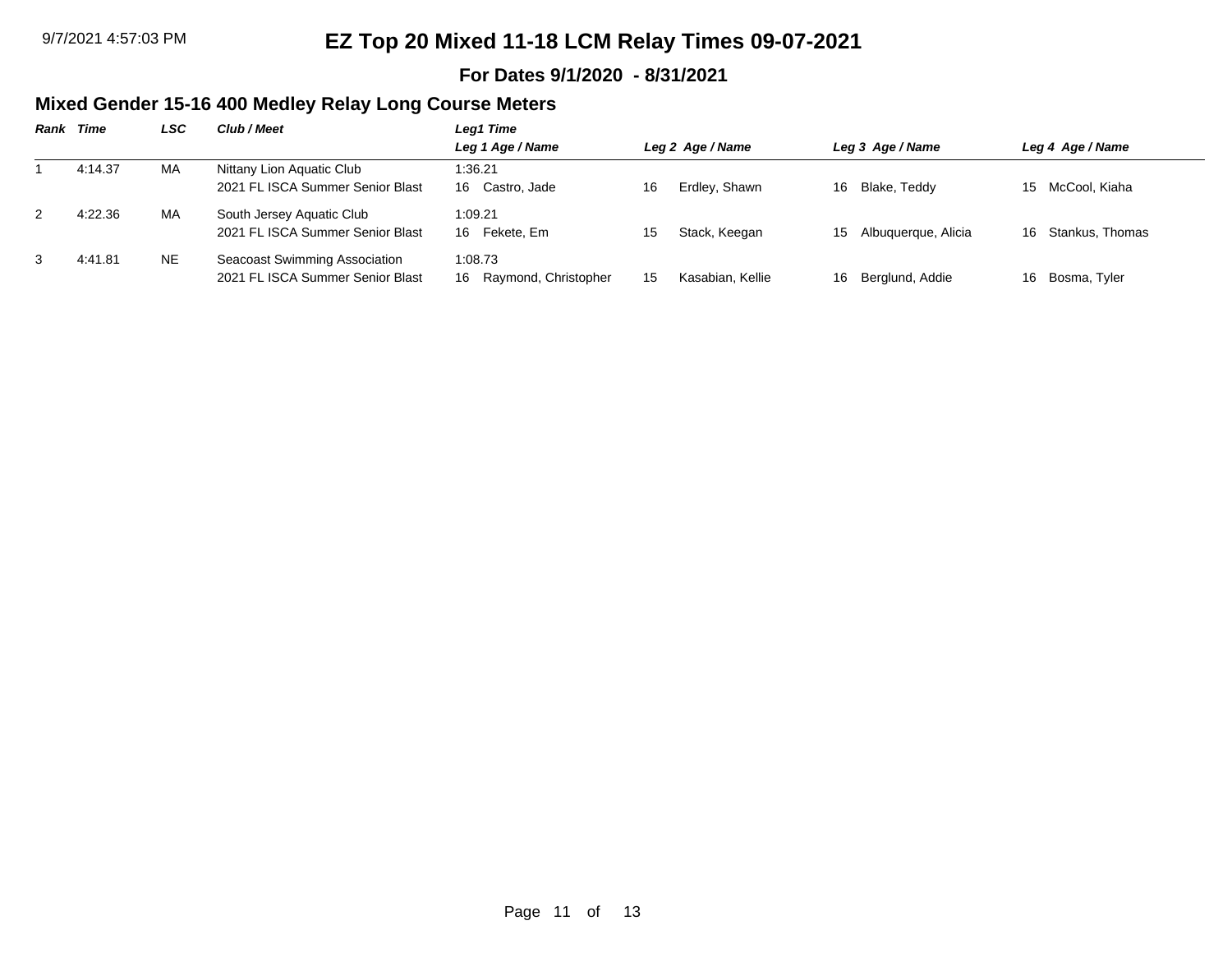#### **For Dates 9/1/2020 - 8/31/2021**

### **Mixed Gender 17-18 400 Freestyle Relay Long Course Meters**

| Rank | Time    | LSC | Club / Meet                                                      | Leg1 Time                    |                    |                      |                        |
|------|---------|-----|------------------------------------------------------------------|------------------------------|--------------------|----------------------|------------------------|
|      |         |     |                                                                  | Leg 1 Age / Name             | Leg 2 Age / Name   | Leg 3 Age / Name     | Leg 4 Age / Name       |
|      | 3:42.54 | CТ  | Cheshire Y Sea Dog Swim Club<br>2021 FL ISCA Summer Senior Blast | 54.13<br>Zellner, Joey<br>18 | Tyler, Ali<br>18   | Murphy, Sophie<br>18 | Mitchill, Andrew<br>18 |
| 2    | 3:45.41 | PV. | Occoquan Swimming Inc<br>2021 FL ISCA Summer Senior Blast        | 54.56<br>Hochard, Joshua     | Daniel, Abby<br>18 | Huffman, Benjamin    | 17 Cornwell, Jamie     |
| 3    | 3:58.23 | MA  | South Jersey Aquatic Club<br>2021 FL ISCA Summer Senior Blast    | 55.93<br>Dold, Aidan         | Schwartz, Dov      | Merch, Ang           | Roma, Isabella         |